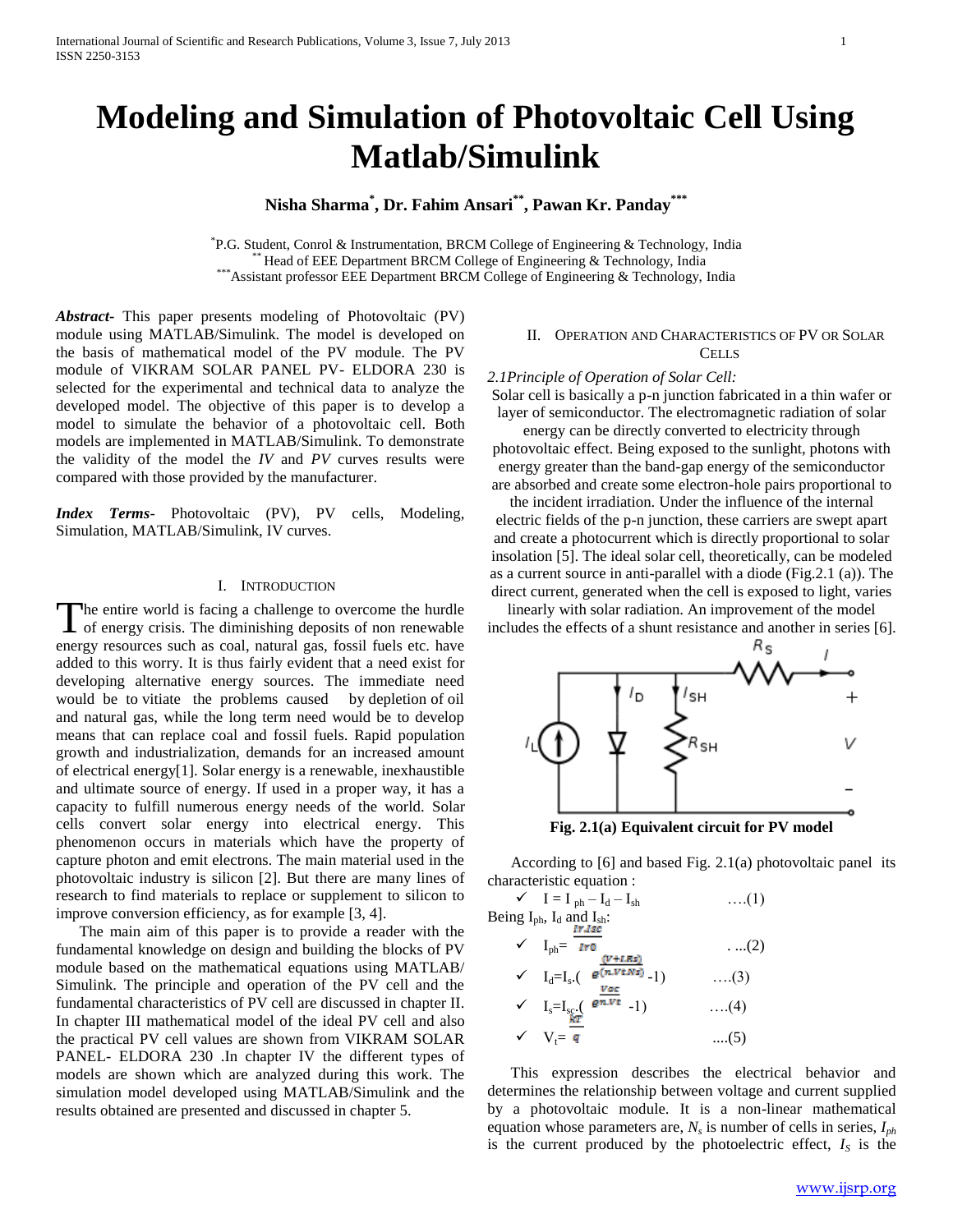reverse saturation current.  $R<sub>S</sub>$  and  $R<sub>sh</sub>$  are inherent resistances in series and parallel associated with the cell. *Q* is the electron charge, *K* Boltzmann"s constant and *a,* the ideality factor modified.

#### *2.2 Characteristics of Solar Cell:*

 PV system naturally exhibits a nonlinear I-V and P-V characteristics which vary with the radiant intensity and cell temperature. Fig.2.1 (b) and Fig.2.1(c) respectively shows the equivalent circuit models of cell.



**Fig. 2.1(b) I-V curve**

The curve drawn (Fig. 2.1(b) and Fig.  $2.1(c)$ ) shows how the voltage and current varies with Irradiation and Temperature of PV module. We can find out maximum power by finding out the  $V_{\text{max}}$  and  $I_{\text{max}}$ . There are different methods of finding out Maximum power of PV module i.e.  $P_{max}$  and these are known as MPP Techniques i.e Maximum Power Point Technique at that point we get  $V_{\text{max}}$  and  $I_{\text{max}}$ .



 The fundamental parameters related to solar cell are short circuit current  $(I_{sc})$ , open circuit voltage  $(V_{oc})$ , maximum power point (MPP)[6].

 *Short Circuit Current* is the current corresponds to the short circuit condition when the impedance is low and it is calculated when the voltage equals to zero.  $I (at V=0) = I_{sc}$  …..(6)

 *Open Circuit Voltage* is the voltage when the open circuit occurs and there is no current passing through the cell. The Open circuit voltage is calculated when the voltage equals to zero.  $V(at I=0) = V_{oc}$  ……(7)

 *Maximum Power Point* is the operating point at which the power is maximum across the load.

$$
P_m = V_m I_m \qquad \qquad \ldots \ldots (8)
$$

where,  $V_m$  is the maximum voltage and  $I_m$  is the maximum current.

 *Efficiency* of solar cell is the ratio between the maximum power and the incident light power.

$$
\eta = \overline{\mathbf{pin}} \qquad \qquad \ldots \ldots (9)
$$

*Pin* is taken as the product of the solar irradiation of the incident light *(G=* $\lambda$ */1000)*, measured in W/m<sup>2</sup>, with the surface area (*A<sub>c</sub>*) of the solar cell in  $m^2$ .

#### III. PHOTOVOLTAIC PANEL TO BE DEVELOPED

 In order to apply these concepts to developments of a solar cell model, the VIKRAM SOLAR PANEL PV- ELDORA 230 module has been chosen for modeling. This module has 50 series connected polycrystalline cells. The key specifications are shown in Table 1.

| Model                                   | ELDORA 230              |
|-----------------------------------------|-------------------------|
| Cell type                               | Polycrystalline         |
| Maximum Power[W]                        | $(-0/5w)(pump)$<br>235w |
| Open circuit voltage $V_{oc}[V]$        | 36.65                   |
| Short Circuit Current $[I_{sc}]$        | 8.35                    |
| Current, Max power I <sub>mpp</sub> [A] | 8.08                    |
| Voltage, Max power $V_{mpp}[V]$         | 29.10                   |
| Normal operating cell temperature       | 45                      |

**Table1. Key specifications of the VIKRAM SOLAR PV Panel**

 The performance of solar cell is normally evaluated under the standard test condition (STC), where an average solar spectrum at AM 1.5 is used, the irradiance is normalized to  $1000W/m^2$ , and the cell temperature is defined as 25 ºC.

#### IV. TYPES OF MODELS

 The two models presented in this paper are part of a more complete study of models of cell or photovoltaic panels. The models that are analyzed and compared differ depending on if they are modeled with MATLAB/Simulink or with the support of some of their toolboxes. Below is a brief summary of each of the simulation forms analyzed in this work.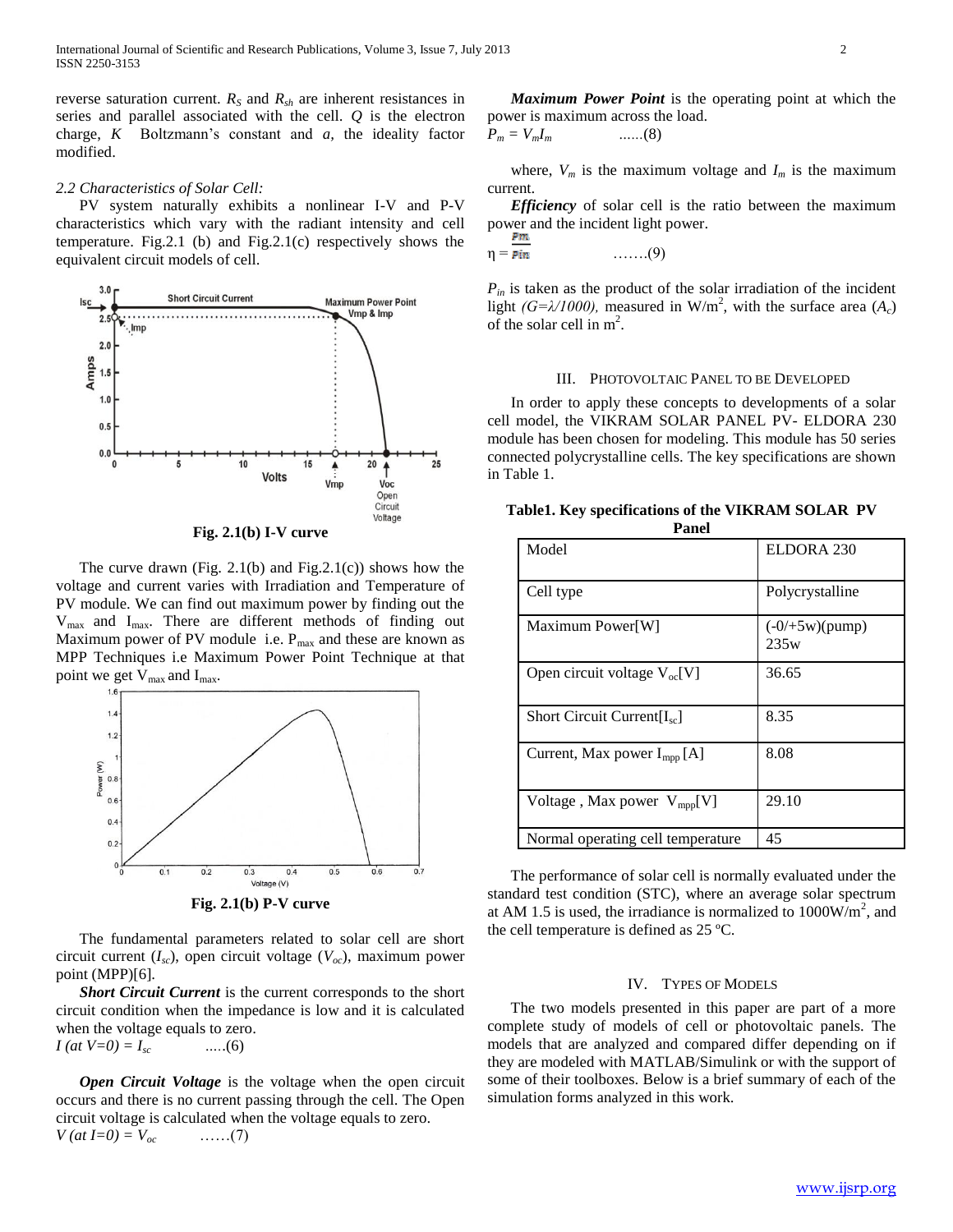## **A. Matlab Programming**

 This model is made only in Matlab, based on mathematical equations that define the photovoltaic cell. From the work of Walker [7], Gonzalez [8] and Ahikiro [9] a function in Matlab [10] has been developed which calculates the current module from data of voltage, solar radiation and temperature. Setting the constant temperature or radiation, curves *IV* and *PV* will be obtained. From another script also calculates the maximum power point.

## **B. Matlab Tools**

 This section has taken into account two ways to represent the *IV* and *PV* curves. In the first form of representation, the graphic interface for curve fitting Cftool (Curve Fitting Toolbox) has been used. The International Journal on "Technical and Physical Problems of Engineering" (IJTPE), Iss. 10, Vol. 4, No. 1, Mar. 2012 47 starting point of this model is the manufacturer's datasheet, in which the *IV* and *PV* curves of the panel are represented. In this curve at least three coordinates (*V*, *I*) are known,  $(0, I_{SC})$ ,  $(V_{mpp}, I_{mpp})$  and  $(V_{OC}, 0)$ . Manually more coordinates can be approximated to facilitate the representation. With these coordinates, the tool will provide an equation of a similar curve to the original one. In the second form, the model consists of two Matlab programs. The first serves for the presentation and data capture and calculations are made in the second one. These calculations are based on three functions of MATLAB: fsolve, fzero and lsqnonlin. In this case the data used were obtained experimentally from the panels analyzed. Data can be exchanged from one form of representation to another.

#### **C. Basic Model in Simulink**

 This model is made based on [11,12]. It is a model like the one shown in section D, also based on mathematical Equation (1) but made with elements of Simulink. It is a basic model in which the values of *Rs* (0.001 Ω) and *Rsh* (1000 Ω) are assumed to be known.

## **D. Simulink Model with Tags**

 This is the usual way to model a PV cell that has been developed among other authors, by Villava [12]. It starts from the same equations as in section A, but it is developed in Simulink. Based on this kind of programming could also simulate the basic model of the previous section in this way. The model developed with tags, presented in this paper (Figures 4), model in Section C is the basic model based on Equation (1). Therefore the results have to be the same. Fig. 4. Types of tags

Condiciones Iniciales



#### **E. Model of Physical Component**

 This model is made from physical elements using Simscape. With those elements, electrical equivalent circuit diagram of the cell is performed.

#### **F. Model of Advanced Component Library**

 This is the simplest model. It works with an element of SimElectronics, that is a toolbox dependent of Simscape. The element to model, Solar Cell, appears in the Source Library. Only, it is needed to enter the parameters that define the cell, provided by the manufacturer's data sheet.

## **G. Model According with Look Table Function**

 This model is created from experimental data of the panel that is going to be simulated. It is based on the element Look Table (2D). Lookup Tables library in Simulink which generates a vector of data, from the experimental data of irradiance, voltage and current. Then use the surface fitting tool.

#### V. MODEL BASED ON SIMULINK WITH TAGS

In this model two types of tags (Figure 4) were worked with: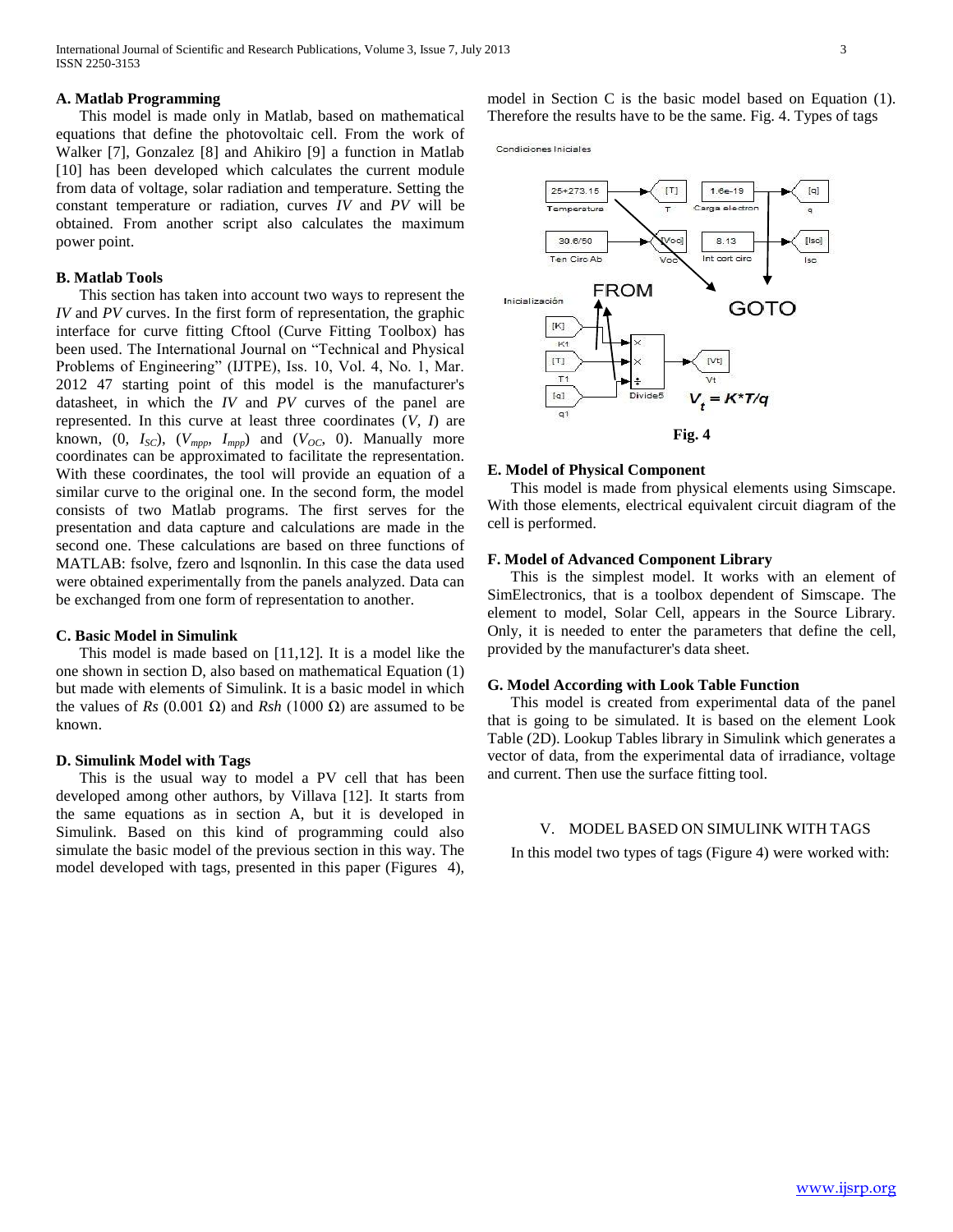M

Fron

(k)

Citie 2

**CONSTANTS DEFINED** 

k,

Constant 2





Danier

Dieb

[Voc]

Data

m

**Figure 5.1. Simulink model with tags**

 From: Outputs the data type (or types) of the signal connected to the corresponding Goto block. Library: Signal Routing.

 • Goto: Pass block input To/From blocks. Input can be of any type. Library: Signal Routing.

 From/Goto combinations can be quite powerful in Simulink. These blocks are useful tools to structure a complex design which would otherwise have many crossing signal lines, a stylistic choice that can make a model harder to decipher. But, From/Goto blocks can only be used with a local scope. They are basically nonfunctional, simply hiding a signal line from view. The model developed (Figure 5.1) is based on the equivalent circuit of solar cell (Fig.2.1) and its characteristic equation, Equation (1). Where current (*I*) obtained in the solar panel is defined by the following expression:

$$
I = I_{ph} - I_d - I_{sh}
$$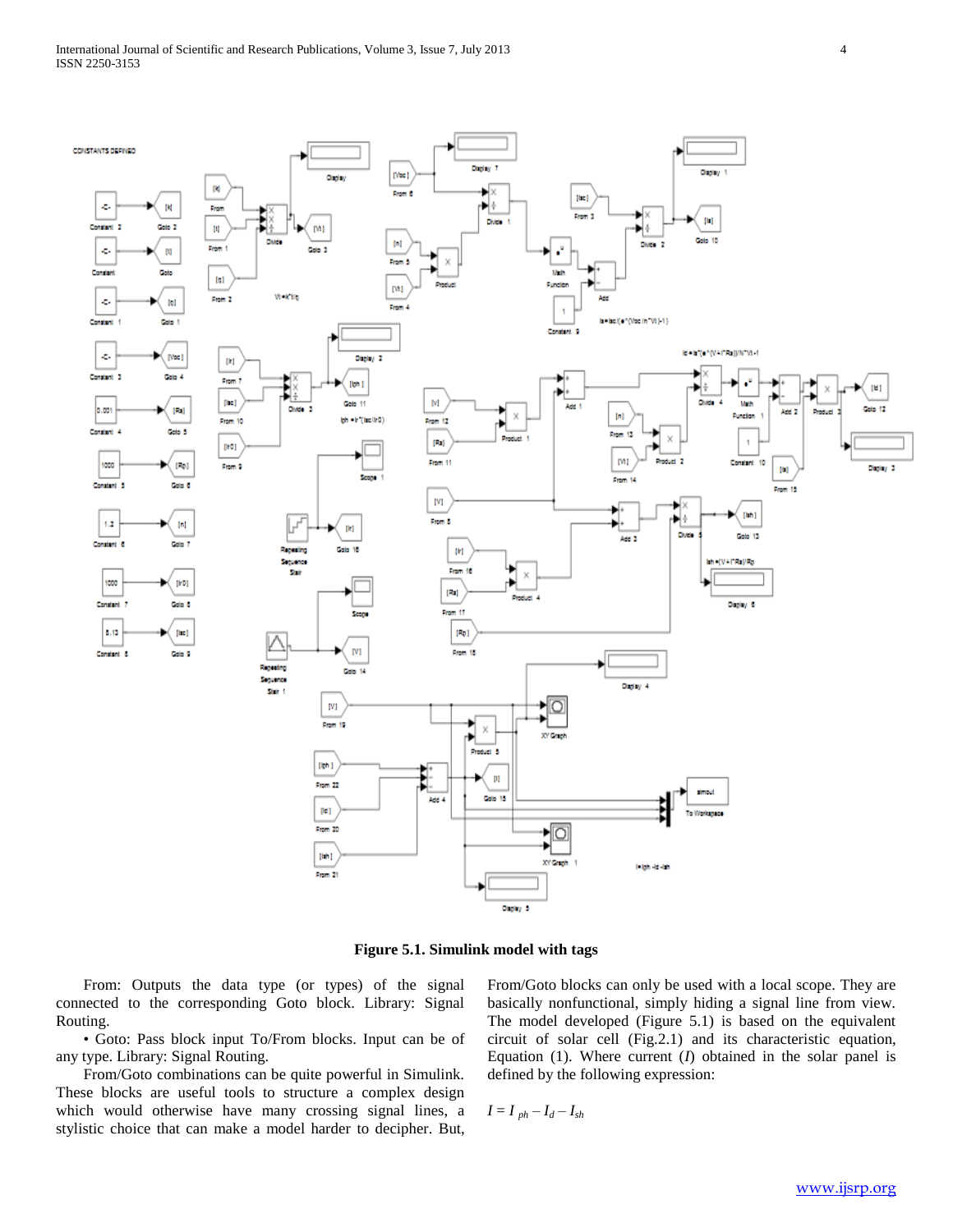

**Figure 5.2 IV Curve results**

 The model developed is shown in Figure 5. In this model the irradiance  $(I_r)$  is a vector of value  $[200 400 600 800 1000]$ . It will be represented an *IV* characteristic curve for each irradiance value in the same graph, as shown in Figure 5.2. The same goes for the *PV* curve in Figure 5.3. If 50 cells are put in series a full panel simulation is obtained.



**Figure 5.3 PV curves Result**

#### VI. CONCLUSION

 Since the field tests can be expensive and depend primarily on weather conditions it is very convenient to have simulation models to perform at any time. For this reason, in this paper, for the development of photovoltaic arrays the methods of modeling in MATLAB/SIMULINK have been analyzed. During analysis one of the method is selected and a model is developed on that. This model has been designed in Simulink with Tags. The blocks with tags makes the model more user-friendly. Such a

generalized PV model is easy to use for the implementation on Matlab/Simulink modeling and simulation platform.

 Results presented in the paper clearly demonstrates, *IV* and *PV* characteristic curve similar to the graph that presents the manufacturer's data sheet of the solar panel. More similar the curve obtained, better the model will be.

#### ACKNOWLEDGMENT

 The authors would like to acknowledge Dr. Fahim Ansari , Head of EEE department of BRCM college if Engineering and Technology for his valuable suggestions regarding Solar cell Model.

#### **REFERENCES**

- [1] **A**. Zatirostami "Application of Photo Voltaic Systems in Production of Electricity', Australian Journal of Basic and Applied Sciences, 5(8): 655-658, 2011 ISSN 1991-8178.
- [2] Dr.Mohamed Mokhtar Atteg , Eng. Marai Ali Khalifa, " Photovoltaic Materials and Solar Cell Design", International Renewable Energy Congress November 5-7, 2010 – Sousse, Tunisia.
- [3] A. Rostami, K. Abbasian, N. Gorji, "Efficiency Optimization in a Rainbow Quantum Dot Solar Cell", International Journal on Technical and Physical Problems of Engineering (IJTPE), Issue 7, Vol. 3, No. 2, pp. 106- 109, June 2011.
- [4] M. Sojoudi, R. Madatov, T. Sojoudi, "Optimization of Efficiency of Solar Cells by Accelerated Electron ray to Have an Optimal and Constant Energy", International Journal on Technical and Physical Problems of Engineering (IJTPE), Issue 9, Vol. 3, No. 4, pp. 68-71, December 2011.
- [5] Kinal Kachhiya , Makarand Lokhande , Mukesh Patel 'MATLAB/Simulink Model of Solar PV Module and MPPT Algorithm', National conference on Recent trends in Engineering and technology, May 2011.
- [6] S. Sheik Mohammed, "Modeling and Simulation of Photovoltaic module using MATLAB/Simulink", International Journal of Chemical and Environmental Engineering Volume 2, No.5, October 2011.
- [7] G. Walker, "Evaluating MPPT Converter Topologies Using a Matlab PV Model", Journal of Electrical and Electronics Engineering, Australia, Vol. 21, No. 1, pp. 49-56, 2001.
- [8] F. Gonzaez-Longatt, "Model of Photovoltaic in MatlabTM", 2nd Latin American Student Congress of Electrical Engineering and Computer Science (II CIBELEC 2005), Puerto la Cruz, Venezuela, April 2006.
- [9] A. Oi, "Design and Simulation of Photovoltaic Water Pumping System", Master Thesis, California Polytechnic State University, San Luis Obispo, CA, 2005.
- [10] J.A. Ramos, I. Zamora, J.J. Campayo. "Modeling of Photovoltaic Module", International Conference on Renewable Energies and Power Quality (ICREPQ"10) Granada, Spain, 23-25 March 2010.
- [11] C. Osorio. Matlab-Simulink models, Mathworks.
- [12] http://ecee.colorado.edu/~ecen2060/matlab.

## AUTHORS

**First Author** – Nisha Sharma –B.Tech(EEE), Persuing

M.Tech(Control and Instrumentation). , Email

nisha.uptosky@gmail.com

**Second Author** – Dr. Fahim Ansari –Btech(EE), M.tech(EE),

Phd(Solar), Email fahim4002@yahoo.com

**Third Author** – Pawan Kr. Panday –Btech(EE), Mtech(Power system)., Email pkpanday@gmail.com